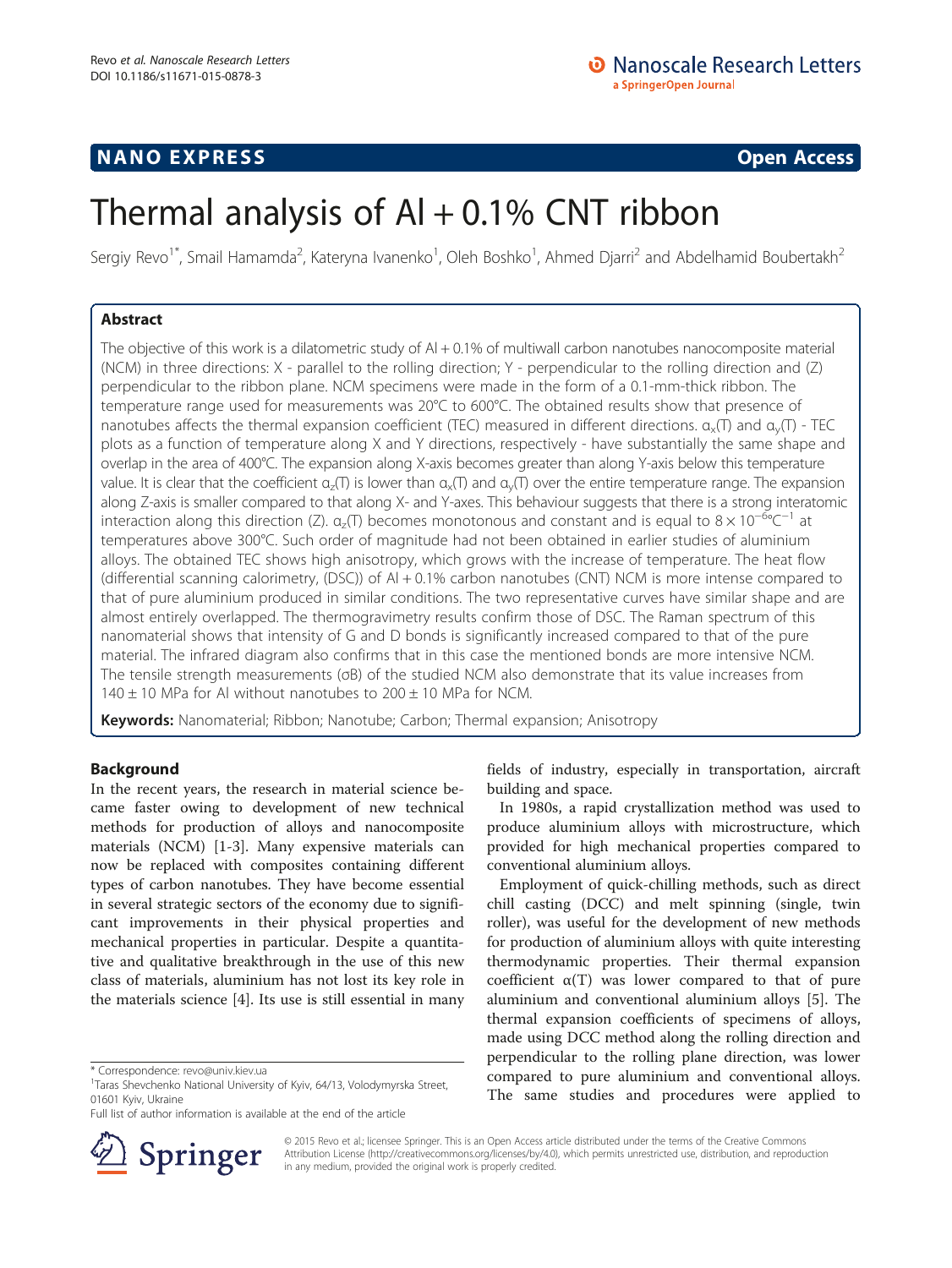aluminium alloys in the form of sheets and ribbons. Dilatometric measurements have proved a decrease of the thermal expansion coefficient both for sheets and ribbons of aluminium alloys produced by casting.  $\alpha(T)$ has become quite isotropic magnitude.

The invention of carbon nanotubes (CNT) and the method of CNT incorporation in aluminium have opened up many opportunities for direct use in everyday life. Incorporation of nanotubes in aluminium is the origin of some interesting physical and primarily physico-mechanical properties. Several studied have proved an improvement of other properties and a positive role by CNT in the metallic matrix [\[6\]](#page-5-0).

Some authors have shown in their works that CNT are effective and promising for employment in metallomatrix composites. Thus, in particular, adding CNT to aluminium increases the coefficient of damping, with no loss in the strength or rigidity of the metallic matrix [\[7](#page-5-0)]. In reference [\[8](#page-5-0)], the authors have proved a positive role of adding a small amount of multiwall CNT and attributed the improvements to high dispersion of CNT. In reference [\[9\]](#page-5-0), the authors show that adding CNT to the aluminium matrix enhances the mechanical properties, the yield strength, the tensile strength and the microhardness, while they also state a 10% decrement of the thermal expansion coefficient of this material.

Analysis of data from literature sources by different authors shows that the thermal expansion coefficient as a function of temperature for composites containing CNT is decreased in comparison with this value for the pure matrix. All these measurements were made in a unique direction. The objective of this study was to find the thermal expansion coefficient as a function of temperature, measured in different directions of the nanocomposite material based on aluminium, which contains multiwall carbon nanotubes. The studied nanocomposite is a ribbon.

## Methods

## Specimen preparation

A999 aluminium powder and multiwall CNT were used as components of Al-CNT nanocomposite material. CNT specimens were obtained by pressing and sintering of a mixture of the components in the argon atmosphere at the temperature  $T = 380^{\circ} \text{C} \pm 5^{\circ} \text{C}$  during 10 min and subsequent rolling of the produced piece. The optimal CNT concentration in the mixture was of the order of 0.1 vol.%. Sintering of the specimens was done in a mould at the pressure of 45 MPa, and rolling was produced at room temperature in such a way that relative deformation after the first passing through the rollers was of the order of 20% to 30%.

The multiwall carbon nanotubes were produced by CVD method in a rotating reactor [\[10](#page-5-0)]. The average size of carbon nanotubes is 10 to 20 nm, and the specific surface area, which was calculated by desorption of argon, was 200 to 400  $m^2/g$ , while their bulk density was from 20 to  $40$  g/dm<sup>3</sup>.

## Equipment used

– Netzsch 402C dilatometer (NETZSCH, Selb, Germany) with the accuracy of 3% was used in this study. We put together two  $Al + 0.1\%$  CNT ribbon pieces for measurements of  $\alpha(T)$  along X- and Y-axes and took one piece of ribbon in the Z-axis direction (perpendicular to the rolling plane). The heating rate used was 10°C/min. The thermal expansion coefficient was measured in the temperature range of 25°C to 600°C.

– Jupiter STA 449 F3 calorimeter by Netzsch (NETZSCH, Selb, Germany) was used for thermal analysis with the use of differential scanning calorimetry (DSC) and thermogravimetry (TG). The same heating rate as in the dilatometric measurements was used.

– The devices used to obtain spectra were Jasco FT/IR-6300 (Jasco Analytical Instruments, Easton, MD, USA) for the infrared spectra and Bruker SENTERRA (Bruker, Billerica, MA, USA) for the Raman ones.

## Results and discussion

Figure [1](#page-2-0) presents relative elongation changes of specimens ΔL/L as a function of temperature measured along the three directions (X, Y and Z). The dilatometric behaviour of NCM varies from one direction to another. The ΔL/L curves in X- and Y-directions present the same shape but their intensity changes. The intensity of ΔL/L variation along Z-direction is significantly smaller than along X- and Y-axes over the whole temperature range.

The thermal expansion coefficients  $\alpha_x(T)$ ,  $\alpha_y(T)$  and  $\alpha$ <sub>z</sub>(T) show that the three dilatometric curves (Figure [2](#page-2-0)) are different over the entire temperature range.

The curves of  $\alpha_x(T)$  and  $\alpha_y(T)$  reach their dilatometric peaks at approximately 90°C with intensity which varies depending on the direction of the measurement. It is clear that  $\alpha_x(T)$  is higher than  $\alpha_y(T)$ . The two curves overlap from 110°C to 360°C, and the average TEC is equal to  $15 \times 10^{-6}$ °C<sup>-1</sup>.  $\alpha_x(T)$  becomes greater than  $\alpha_y(T)$ above 360°C and over the rest of the temperature range. Starting from the temperature of 600°C,  $\alpha_{y}(T)$  equals 25  $\times$ 10<sup>-6</sup>°C<sup>-1</sup>, while α<sub>x</sub>(T) reaches the value of 30 × 10<sup>-6</sup>°C<sup>-1</sup>.  $\alpha$ <sub>z</sub>(T) curve does not contain the dilatometric anomalies observed in the previous two directions.

 $\alpha_{z}(T)$  is smaller than  $\alpha_{x}(T)$  and  $\alpha_{y}(T)$  over the entire temperature range. After the temperature of 340°C, TEC along the Z-axis becomes monotonous, varies linearly up to 600°C and does not exceed  $8 \times 10^{-6}$ °C<sup>-1</sup>. The obtained value of the thermal expansion coefficient has been achieved for the first time. This value is at least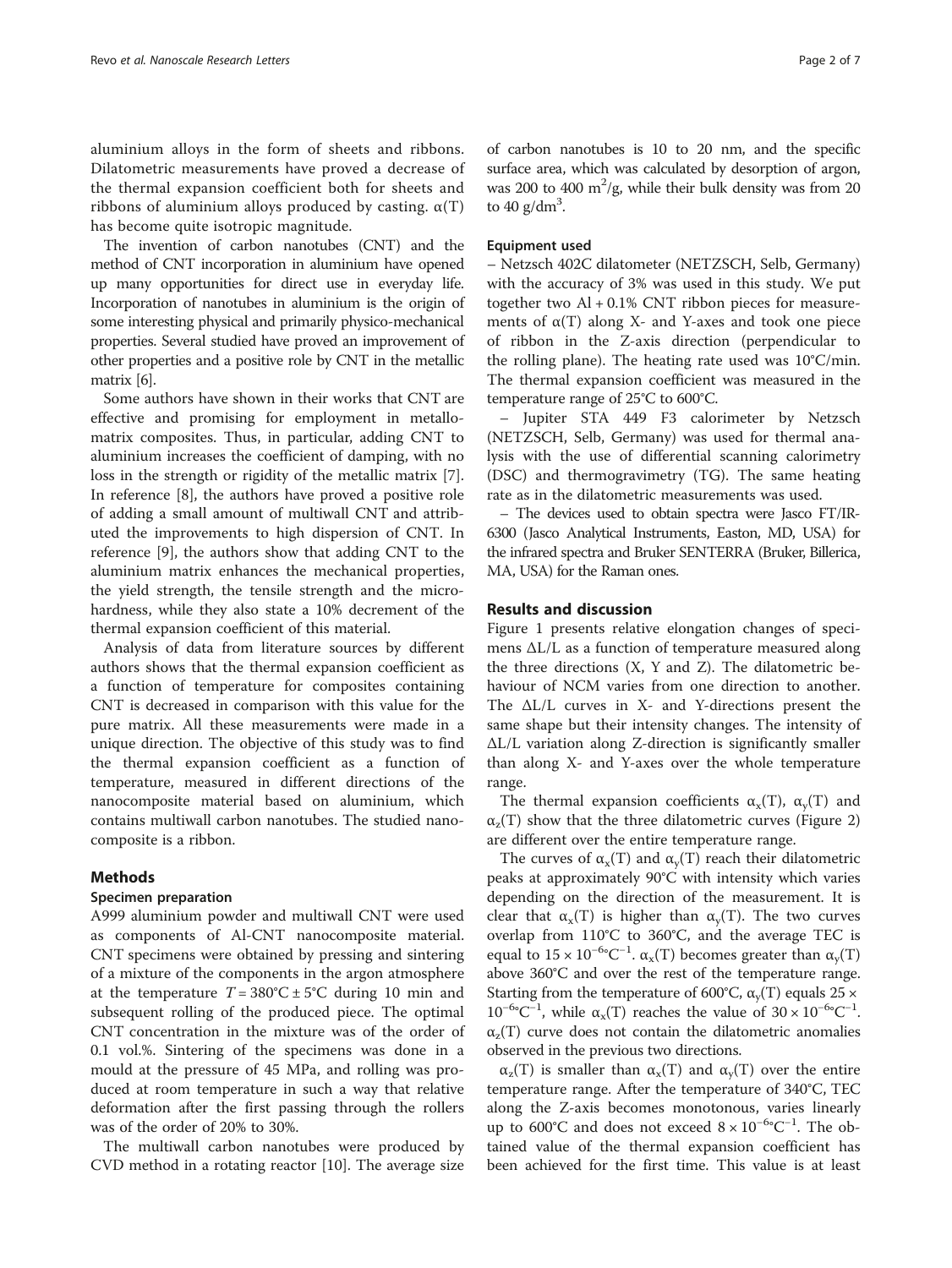<span id="page-2-0"></span>

three times smaller than TEC of conventional aluminium alloys and two to three times smaller than TEC of similar aluminium materials produced by quick-chilling methods. We believe that a significant decrement of the thermal expansion coefficient over a wide temperature range and presence of a section where  $\alpha$ <sub>z</sub>(T) is constant represent an original, interesting and promising result.

In order to emphasize the results of this work, we have done a comparison with other research works in this area. In work [\[11\]](#page-5-0), the authors studied the effect of introducing CNT into 2009Al matrix. They show that the yield stress has improved for the studied material, and the thermal expansion coefficient of the nanocomposite has decreased. Paper [\[12\]](#page-5-0) shows that nanotubes in Ni matrix modify its mechanical and thermal properties. Expansion of the composite reinforced with multiwall carbon nanotubes has seen a 12% drop compared to pure Ni. In the same manner, in reference [[13\]](#page-6-0) was shown the decreasing at least of 12% of the expansion of 2024Al matrix, wherein multiwall carbon nanotubes have been introduced.

The results of our study, as well as the studies by other authors, are unanimous in proving a decrease in the thermal expansion coefficient of aluminium containing

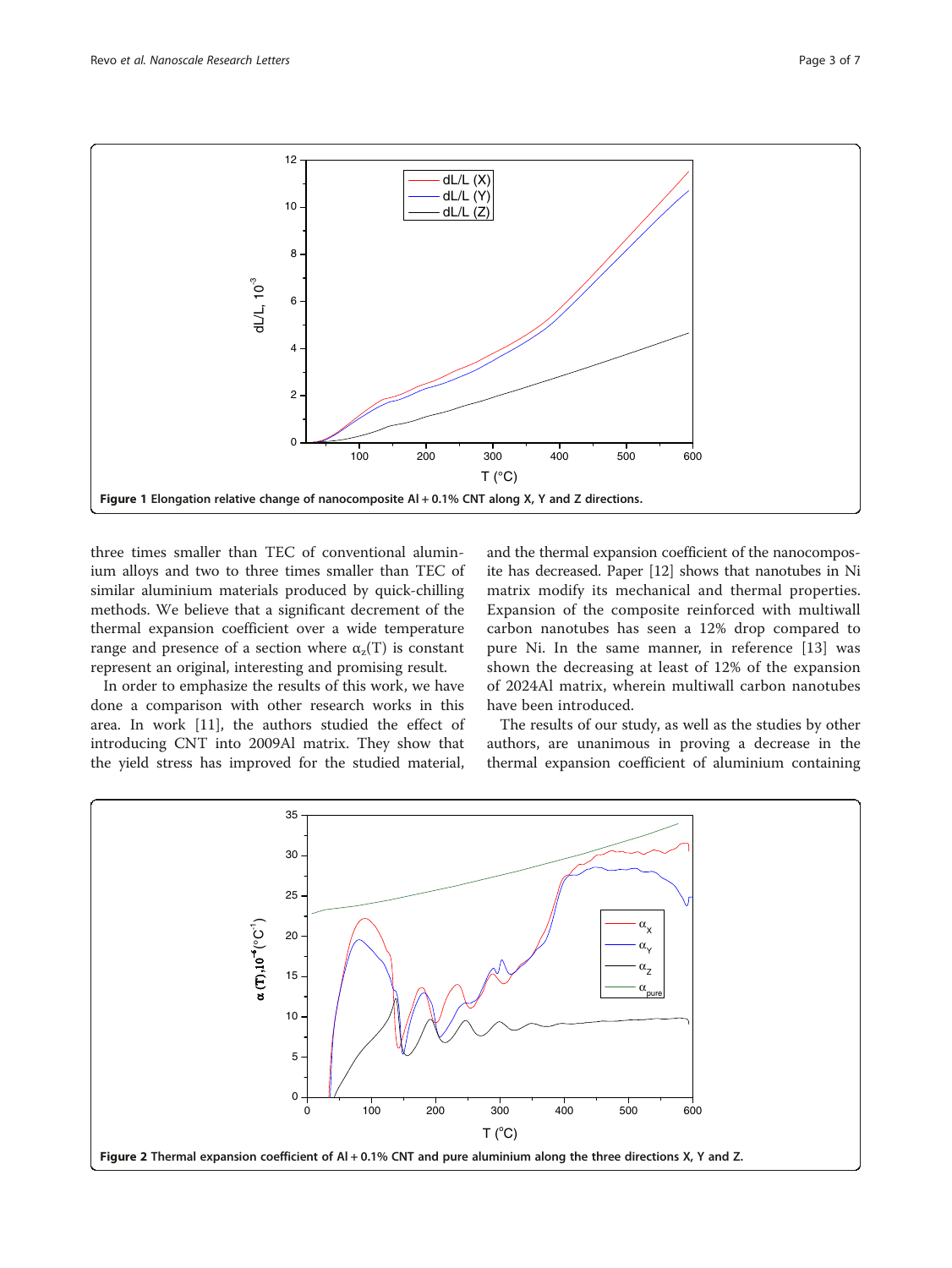

nanotubes. The literature sources on dilatometric studies of aluminium with nanotubes describe TEC measurements taken only in one unique direction, whereas our studies underline the importance of the directions used for measuring. We have taken into account the anisotropy effect.

Another interesting finding of our study is a lack of anomaly on dilatometric curves of  $\alpha_x(T)$ ,  $\alpha_y(T)$  and  $\alpha$ <sub>z</sub>(T) at high-temperature values. The insignificancy of this anomaly is confirmed by the analysis of the DSC and thermogravimetry (Figures 3 and 4).

The DSC curve as a function of temperature shows that it is more intense than that of pure aluminium. At the temperature of 600°C, its intensity is four times greater. The shape of the two curves is superimposed. This behaviour is repeated in the thermogravimetry study, where TG intensity of the nanocomposite has doubled compared to that of aluminium.

The Raman spectrum of Al + 0.1% CNT nanocomposite (Figure [5\)](#page-4-0) shows that G and D bonds are increased in their intensity and have shifted towards high frequencies, and the ratio  $I_D/I_G$  [\[14,15](#page-6-0)] has also increased compared to that of pure aluminium prepared under the same conditions. As to the infrared diagram (Figure [6](#page-4-0)), the two curves are practically identical, except for intensity of the peaks of the nanomaterial and the pure material.

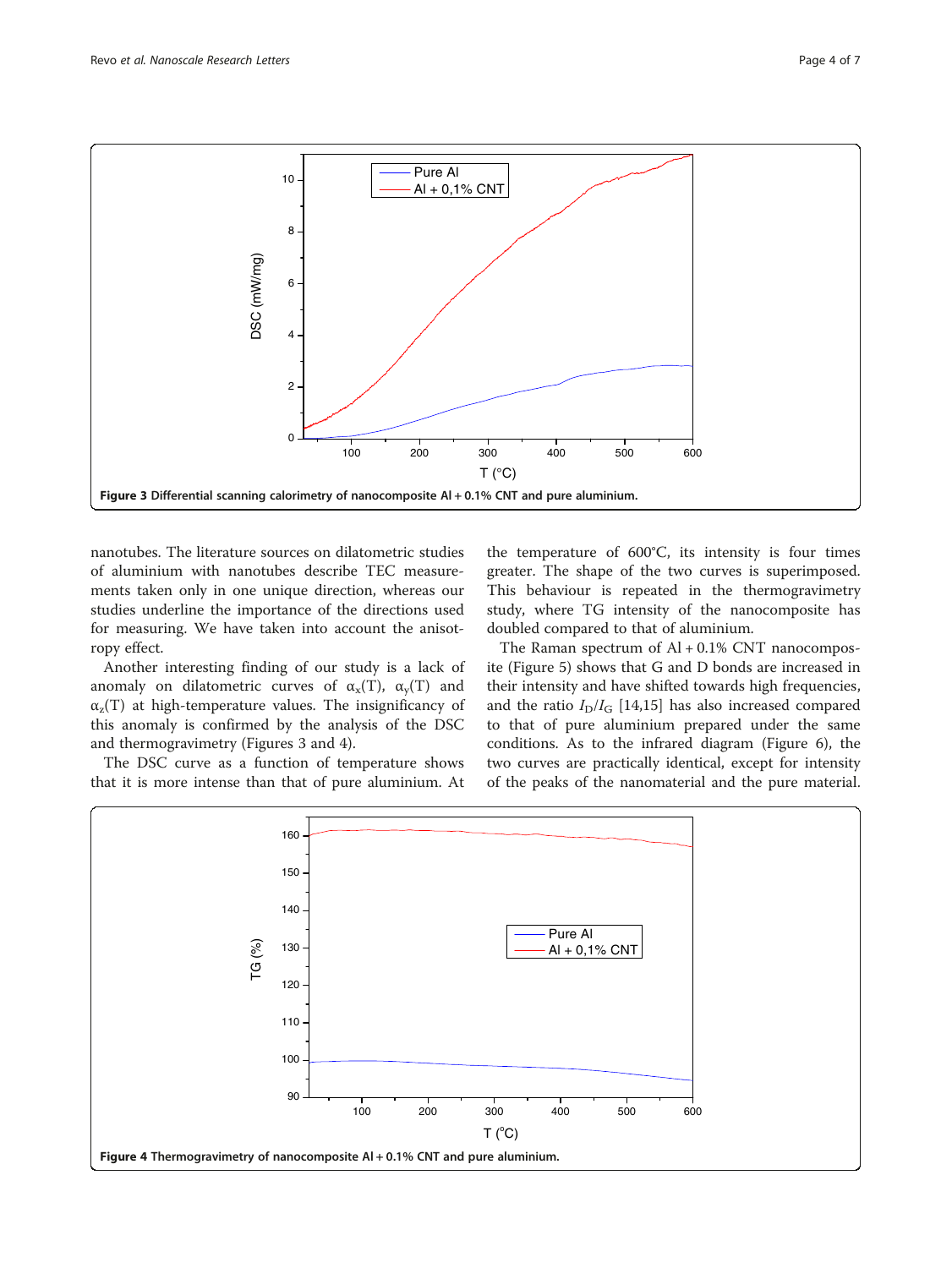<span id="page-4-0"></span>

Measurements of the tensile strength of the studied materials show a considerable increment in comparison with pure aluminium. Thus, the tensile strength of aluminium without nanotubes, produced by the same method as used in this study, is not greater than  $\sigma_B = 140 \pm 10$  MPa, while the same tensile strength of Al ribbon containing nanotubes is  $\sigma_B = 200 \pm 10$  MPa. This increment is caused by formation of clusters of nanotubes in the aluminium matrix, which raise the density of dislocations and block their mobility. This proves the importance and improved mechanical properties of nanocomposites containing carbon nanotubes [\[16](#page-6-0)]. Moreover, the obtained result is in agreement with those by the author researchers [\[17](#page-6-0)-[21](#page-6-0)].

Based on the analysis of the X-ray diffraction spectrum of the nanocomposite and that of pure aluminium, produced in the same conditions (Figure [7\)](#page-5-0), it can be concluded that spectral line broadening takes place upon CNT addition, as well as an insignificant variation of Al lattice spacing and the texture reinforcement.

## Conclusions

Introduction of carbon nanotubes to the aluminium matrix causes a significant decrease in the thermal expansion coefficient  $\alpha$ <sub>z</sub>(T) as a function of temperature along the direction perpendicular to the rolling plane of the nanomaterial ribbon. This result is novel. This behaviour

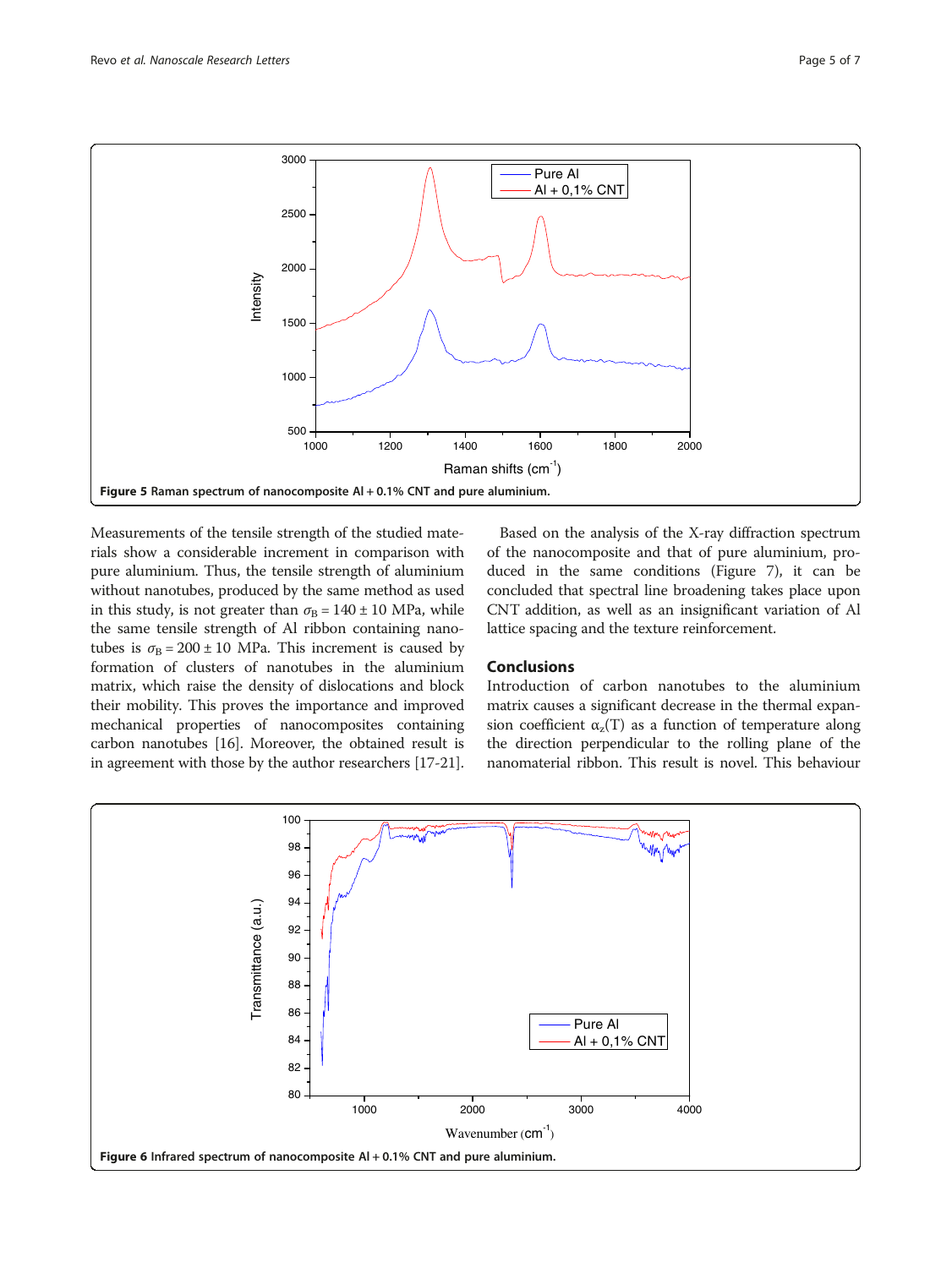<span id="page-5-0"></span>

of TEC suggests that the expansion of the nanocomposite is governed by presence of a 'phase' of nanotubes, whose thermal expansion coefficient is close to zero and causes CNT of NCM to decrease.

Regardless of the measurement direction,  $\alpha_z(T)$  value is smaller than  $\alpha_x(T)$  and  $\alpha_y(T)$  over the entire temperature range.  $\alpha_x(T)$  and  $\alpha_y(T)$  demonstrate roughly the same behaviour up to the temperature of 400°C. Above this temperature,  $\alpha_{\rm v}(T)$  becomes greater than  $\alpha_{\rm v}(T)$ . All the three thermal expansion coefficients are lower than those of pure aluminium and alloys produced by quick solidification methods. The thermal expansion coefficient of the studied nanocomposite is anisotropic. This anisotropy becomes the most considerable at high temperatures.

The results produced by different methods are consistent with the dilatometric data. The tensile strength of the studied NCM is higher than the one of pure aluminium. The DSC and TG curves demonstrate a greater intensity than in the case of pure aluminium. The peak intensities observed for the infrared and Raman spectra have evolved compared to those of the matrix.

#### Competing interests

The authors declare that they have no competing interests.

### Authors' contributions

SR conceived of the study and participated in its design and result discussion. SH conceived of the study and participated in its design, and result discussion and coordination. KI carried out X-ray research, participated in the result discussion and drafted the manuscript. OB helped in making sample nanocomposites. AD carried out experimental research of the Raman spectrum and infrared spectrum. AB carried out experimental research of the nanocomposites thermal expansion coefficient result discussion and drafted the manuscript. All authors read and approved the final manuscript.

#### Author details

<sup>1</sup>Taras Shevchenko National University of Kyiv, 64/13, Volodymyrska Street, 01601 Kyiv, Ukraine. <sup>2</sup> Laboratory of Thermodynamics and Surface Treatment of Materials, Constantine University 1, B.P. 325 Route Ain El Bey, Constantine 25017, Algeria.

## Received: 26 December 2014 Accepted: 24 March 2015 Published online: 08 April 2015

#### References

- 1. Revo S, Alekseev A, Ivanenko E, Labii T, Boubertakh A, Hamamda S. Structure, tribotechnical, and thermophysical characteristics of the fluoroplastic carbonnanotubes material. Nanoscale Res Lett. 2014;9:213–6. Doi: 10.1186/1556-276X-9-213.
- 2. Labii T, Ceretti M, Boubertakh A, Paulus W, Hamamda S. Dilatometric study of CaFeO<sub>2.5</sub> single crystal. J Therm Anal Calorim. 2013;112:865.
- 3. Dorbani T, Zerrouk I, Aouabdia Y, Taleb K, Boubertakh A, Hamamda S. Influence of the pressing direction on thermal expansion coefficient of graphite foam. J Therm Anal Calorim. 2010;102:667.
- 4. Deaquino-Lara R, Gutiérrez-Castañeda E, Estrada-Guel I, Hinojosa-Ruiz G, García-Sánchez E, Herrera-Ramírez JM, et al. Structural characterization of aluminium alloy 7075-graphite composites fabricated by mechanical alloying and hot extrusion. Mat Des. 2014;53:1104.
- 5. Hamamda S, Boubertakh A, Benabdoun M, Guemini R. Etude dilatometrique de l'anisotropie d'un alliage d'aluminium obtenu par le procédé direct chill casting. Ann Chim Sci Mat. 2000;25:401.
- 6. Iijima S. Helical microtubules of graphitic carbon. Nature. 1991;354:56.
- 7. Shadakshari R, Mahesha K, Niranjan HB. Carbon nanotube reinforced aluminium matrix composites - a review. Int J Innov Res Sci, Rngineering Technol. 2012;1(2):1–8.
- 8. Noguchi T, Magario A, Fukazawa S, Shimizu S, Beppu J, Seku M. Carbon nanotube aluminium composite with uniform dispersion. Mater Trans. 2004;45:602.
- 9. Stein J. AA5083 aluminium alloys reinforced with multi-walled carbon nanotubes: microstructure and mechanical properties. Montpellier, France: Thèse de Doctorat en physique; 2012.
- 10. Revo SL, Sementsov Yu I, Lozovii FV, Ivanenko EA, Druga L. Structure and resistance of Al-C nanocomposite material. Heat Treatment Surf Eng. 2008;VIII:3.
- 11. Liu ZY, Xiao BL, Wang WG, Ma ZY. Elevated temperature tensile and thermal expansion of CNT/2009Al composite. Compos Sci Technol. 2012;72:1826.
- 12. Suares S, Ramos-Moore E, Müdelich F. A high Temperature X-ray diffraction study of the influence of MWCNT on the thermal expansion of MWCNT/Ni composite. Carbon. 2013;51:404.